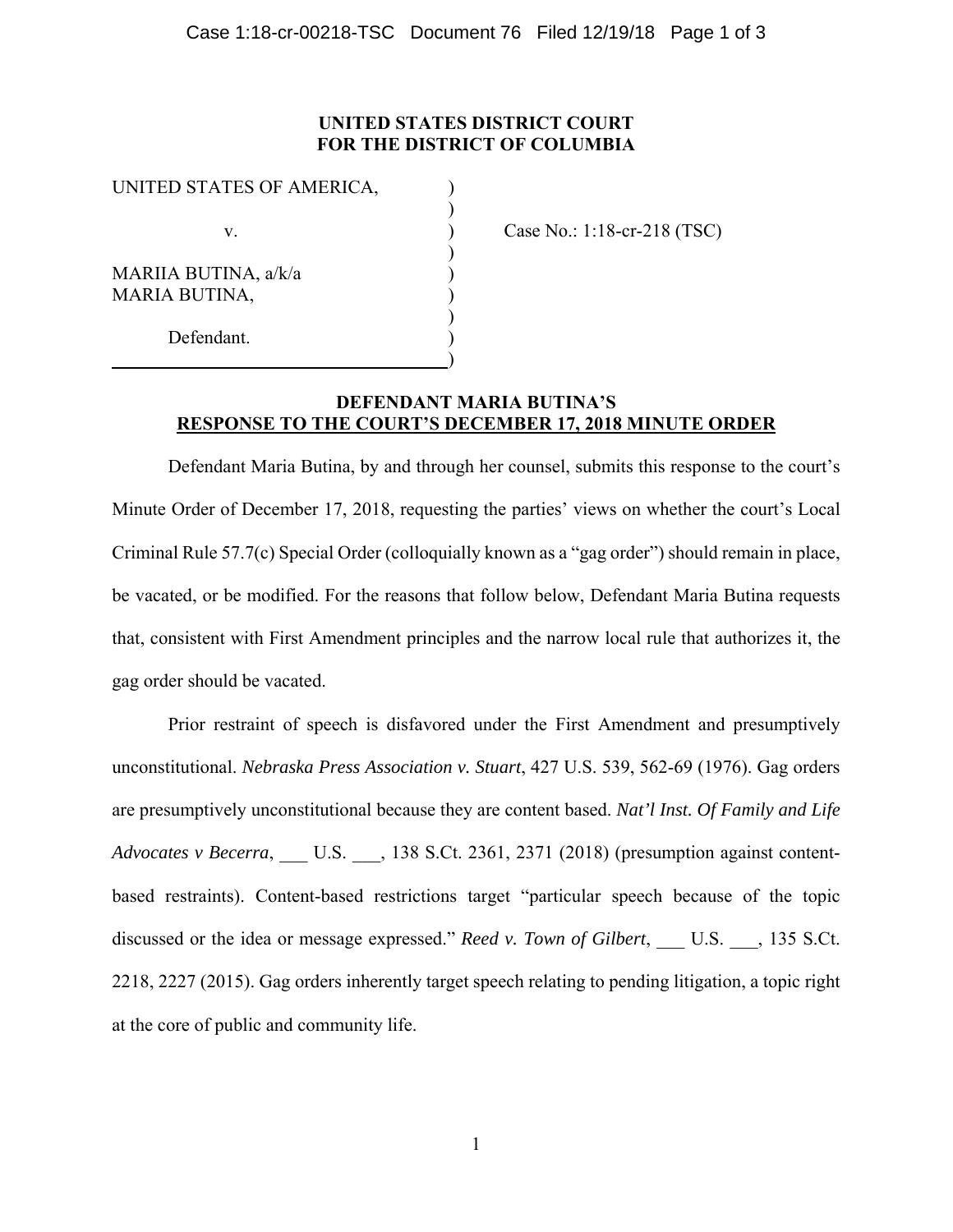## Case 1:18-cr-00218-TSC Document 76 Filed 12/19/18 Page 2 of 3

 In the context of criminal cases, the protections of the First Amendment should be balanced against a defendant's right to a fair trial as protected by the Sixth Amendment. In particular, statements of the parties or counsel that could unduly influence or prejudice potential jurors risk "the fair administration of justice." Thus, limited orders prohibiting parties or counsel from making statements to the media that they believe have a "substantial likelihood" of hindering the selection of a fair and impartial jury may sometimes be appropriate. However, First Amendment freedoms still apply. *See In re Murphy Brown*, 907 F.3d 788 (4th Cir. 2018) (finding that the gag order was unconstitutional because it infringed on First Amendment rights and failed to pass strict scrutiny).

 In this case, the defendant has pleaded guilty to Count 1 as part of a plea agreement, and the court has accepted her change of plea. She has admitted to an agreed-to Statement of Offense that details the facts she is admitting to. No jury will be seated in this case, thus the risk of tainting a jury pool, a central concern voiced by the court the day it issued the gag order from the bench (Sep. 10, 2018 Tr. at 12-16), has been greatly diminished if not eliminated entirely. Essentially, there is no constitutional risk to the defendant's right to a fair trial that can be balanced against the clear dictates of the First Amendment.

 Even if the gag order is vacated, it bears noting that the Protective Order in this case remains in place and binds all parties and counsel to secrecy of covered documents. Furthermore, certain orders or motions may still be filed under seal to the extent confidentiality is required. Importantly, the sentencing has not yet occurred, and the government holds in its sole discretion the determination of whether the defendant has offered "substantial assistance" to other investigations and will evaluate, as will the court, the defendant's acceptance of responsibility. Thus, the defendant and her counsel have no incentive to publicly contradict the Statement of